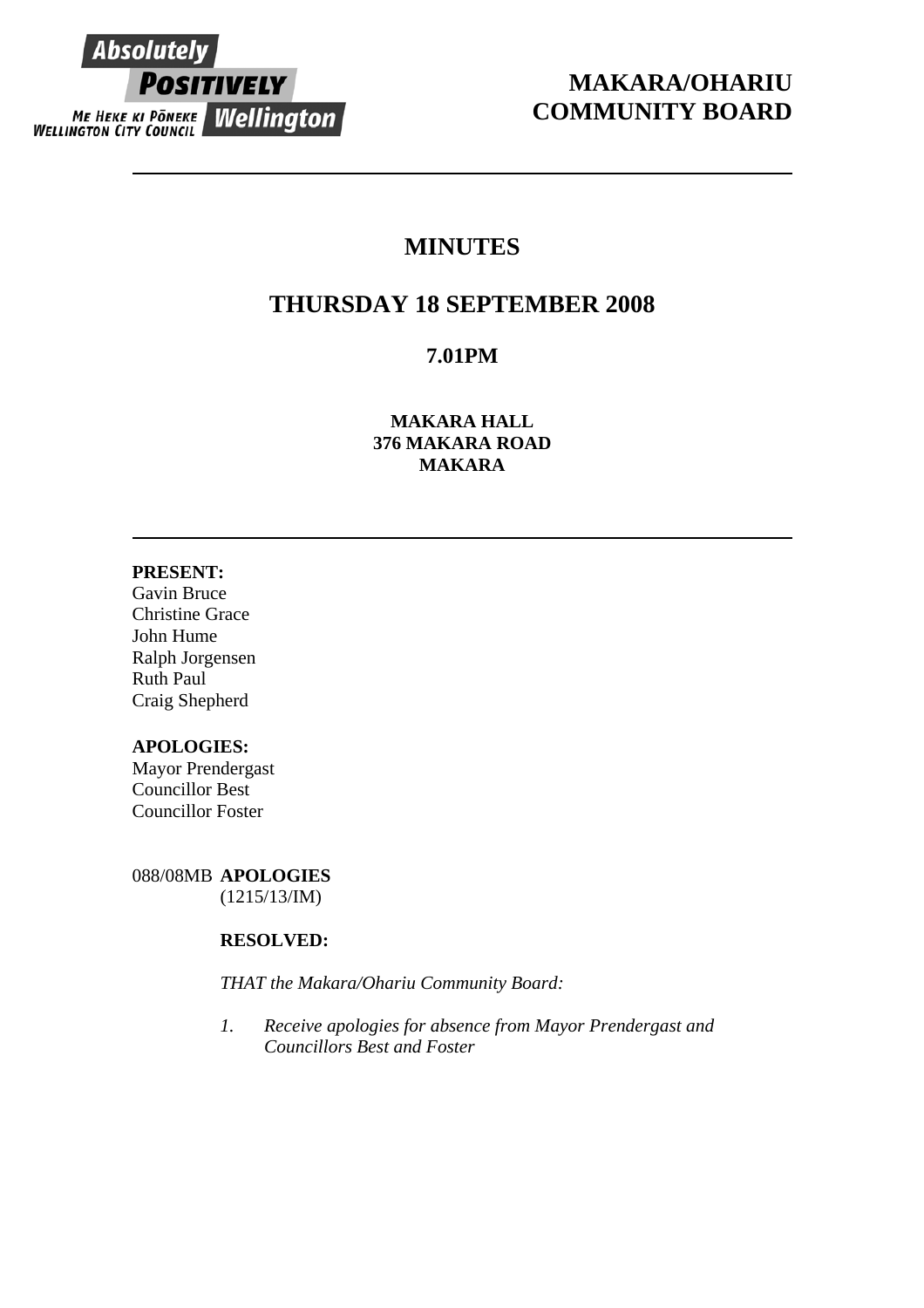## 089/08MB **CONFLICT OF INTEREST DECLARATIONS** (1215/13/IM)

#### **NOTED:**

1. Gavin Bruce declared a conflict of interest in relation to Report 2 "Project Mill Creek". He advised that he would not take part in discussion on the matter.

# 090/08MB **MINUTES FOR CONFIRMATION**

(1215/13/IM)

## **RESOLVED:**

*THAT the Makara/Ohariu Community Board:* 

*1. Approve the minutes of the meetings of Thursday 17 July 2008 and Thursday 21 August 2008 and note that the venue for the 21 August 2008 was the Ohariu Valley Hall not the Makara Hall and having been circulated be taken as read and confirmed as an accurate record of those meetings.* 

# 091/08MB **LATE ITEM**

(1215/13/IM) (ORAL REPORT)

#### **NOTED:**

The Chair advised the meeting that there was a late item for the meeting and that it is the Draft Track Recreation Activities Policy which is being consulted on. The item was not on the agenda as the as draft policy had not been brought to the attention of the board to enable them to put in a submission.

## **RESOLVED:**

*THAT the Makara/Ohariu Community Board:* 

*1. Agree to discuss the Draft Track Recreation Activities Policy and that discussion on the matter cannot be delayed until the next meeting of the Board as the period for consultation will be finished.* 

# 092/08MB **PUBLIC PARTICIPATION**

(1215/13/IM)

## **NOTED:**

There was no public participation.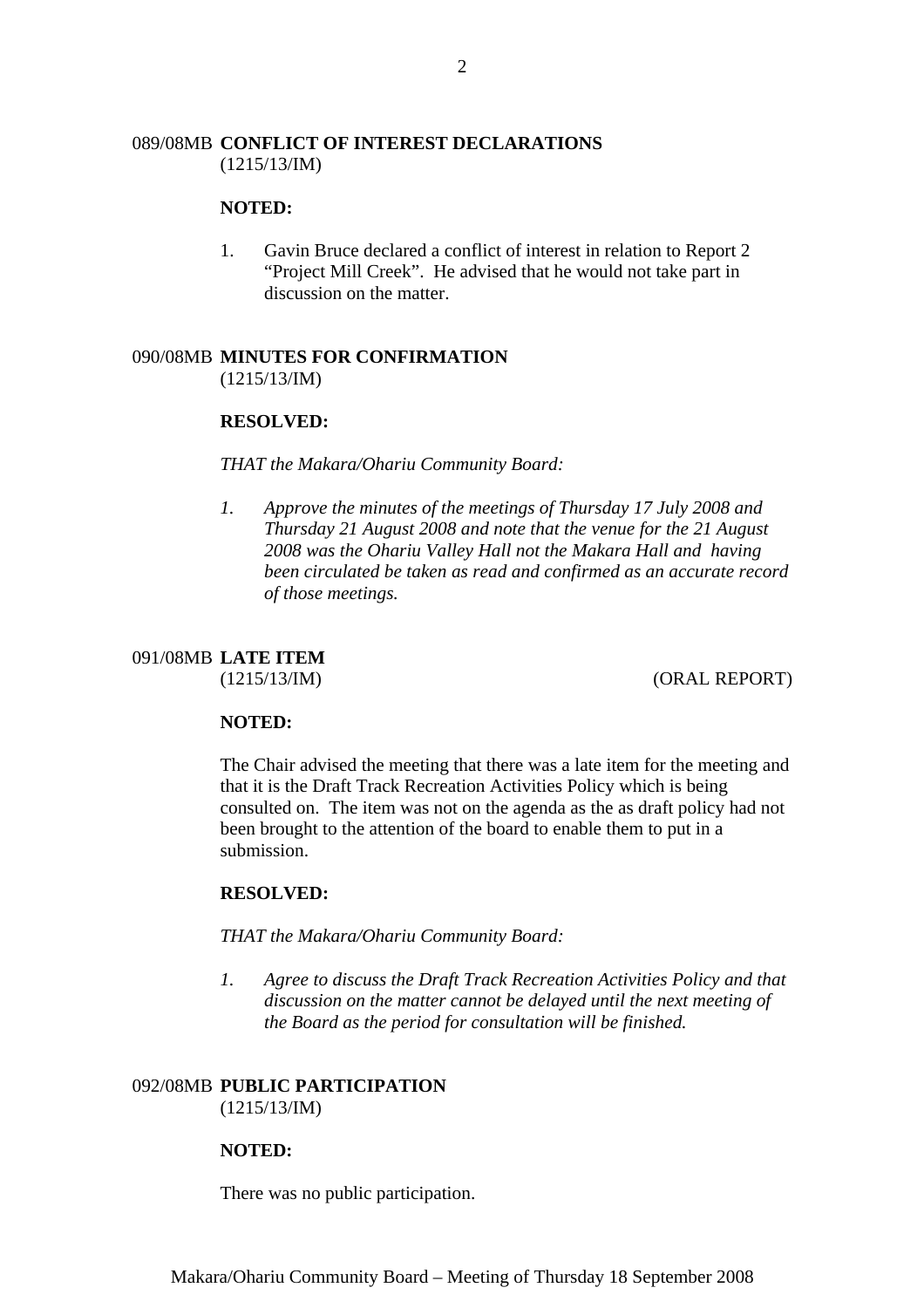# 093/08MB **ORDER OF BUSINESS**

(1215/13/IM) (ORAL REPORT)

#### **RESOLVED:**

*THAT the Makara Ohariu Community Board:* 

*1. Considers the agenda as follows: Report 2 Roading Report Report 1 Commission of Inquiry – Recommendation 57, New Zealand Police Report 3 Project Westwind and Community Liaison Group Report 4 Project Mill Creek Report 5 Dumping of Fill – Ohariu Valley Report 6 Proposed Subdivision Consent Conditions Report 7 Property Ownership Regarding Resource Consent Approvals Report 8 Resource Consent Approvals and Applications for 2 August to 8 September 2008 Report 9 2009 New Zealand Community Boards Conference – Christchurch 19 – 21 March 2009 Late Item – Draft Track Recreation Activities Policy Report 10 Forward Programme* 

# 094/08MB **ROADING REPORT**

(1215/13/IM) (ORAL REPORT)

## **NOTED:**

Steve Wright – Team Leader Resurfacing/Contracts was in attendance for this item. He advised that there is work to be done on Ohariu Valley Road and that South Makara Road is to be inspected regarding the potholes and other rough patches. A request will be forwarded to Meridian Energy to attend to the potholes in South Makara Road. The Board again confirmed that they would like their remaining discretionary funds to be spent sealing the road edge under the new cut on Makara Hill.

# 095/08MB **COMMISSION OF INQUIRY – RECOMMENDATION 57, NEW ZEALAND POLICE**

(1215/13/IM) (ORAL REPORT)

#### **NOTED:**

Karori Community Constable Senior Constable David Ross was in attendance for this item. He talked with the Board regarding a series of questions which had arisen from the Commission of Inquiry in the conduct of the New Zealand Police relating to community engagement.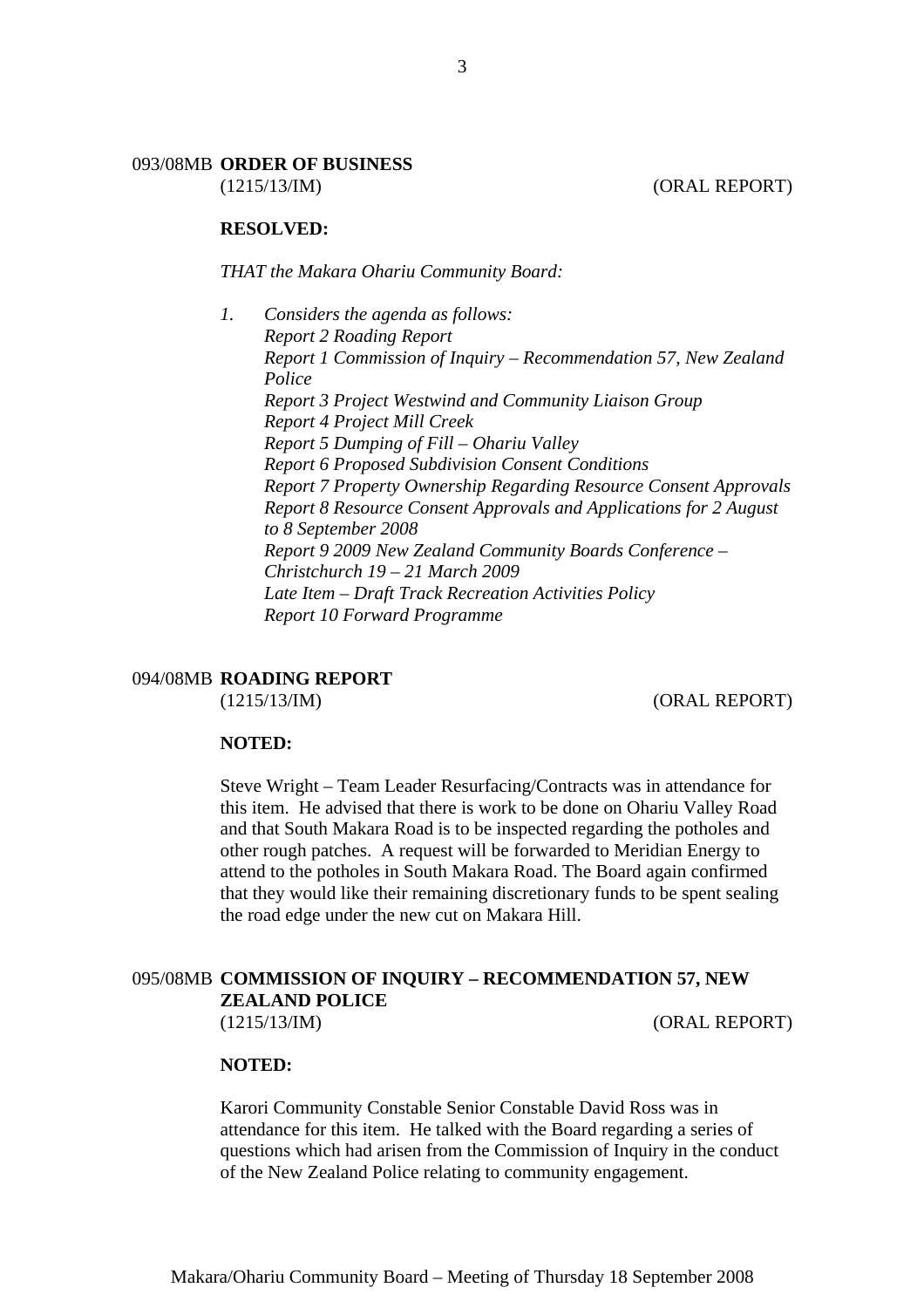# 096/08MB **PROJECT WESTWIND AND COMMUNITY LIAISON GROUP** (1215/13/IM) (ORAL REPORT)

#### **NOTED:**

Mark France and Carolyn Wylie from Meridian Energy were in attendance for this item. They advised that there are only 3 foundations for turbine left to pour the concrete for. When this is done there will be a significant reduction in traffic.

An updated Traffic Management Plan is available and to be circulated to the Makara residents.

Community Liaison Group minutes have been circulated over the email and are being shared with the Ohariu Preservation Society.

(Gavin Bruce withdrew from the table due to a conflict of interest.)

#### 097/08MB **PROJECT MILL CREEK**

(1215/13/IM) (ORAL REPORT)

#### **NOTED:**

Mark France and Carolyn Wylie from Meridian Energy were in attendance for this item.

The Board noted that the Project Mill Creek Resource Consent hearing was in its last week. The Board had presented its submission and a number of the Board members had individually been attending the hearing.

(Gavin Bruce returned to the table.)

# 098/08MB **DUMPING OF FILL – OHARIU VALLEY**

(1215/13/IM) (ORAL REPORT)

#### **NOTED:**

Concern has been raised at the dumping of fill at a property in Ohariu Valley.

#### 099/08MB **PROPOSED SUBDIVISION CONSENT CONDITIONS** (1215/13/IM) (ORAL REPORT)

#### **NOTED:**

Ralph Jorgensen advised the Board on the process he had encountered with Wellington City Council when he was applying for a subdivision. He was concerned that a proposed condition limiting further subdivision of a new allotment was contradictory to the District Plan rules. The Board agreed that it would be useful to get a summary of recent consent conditions being

Makara/Ohariu Community Board – Meeting of Thursday 18 September 2008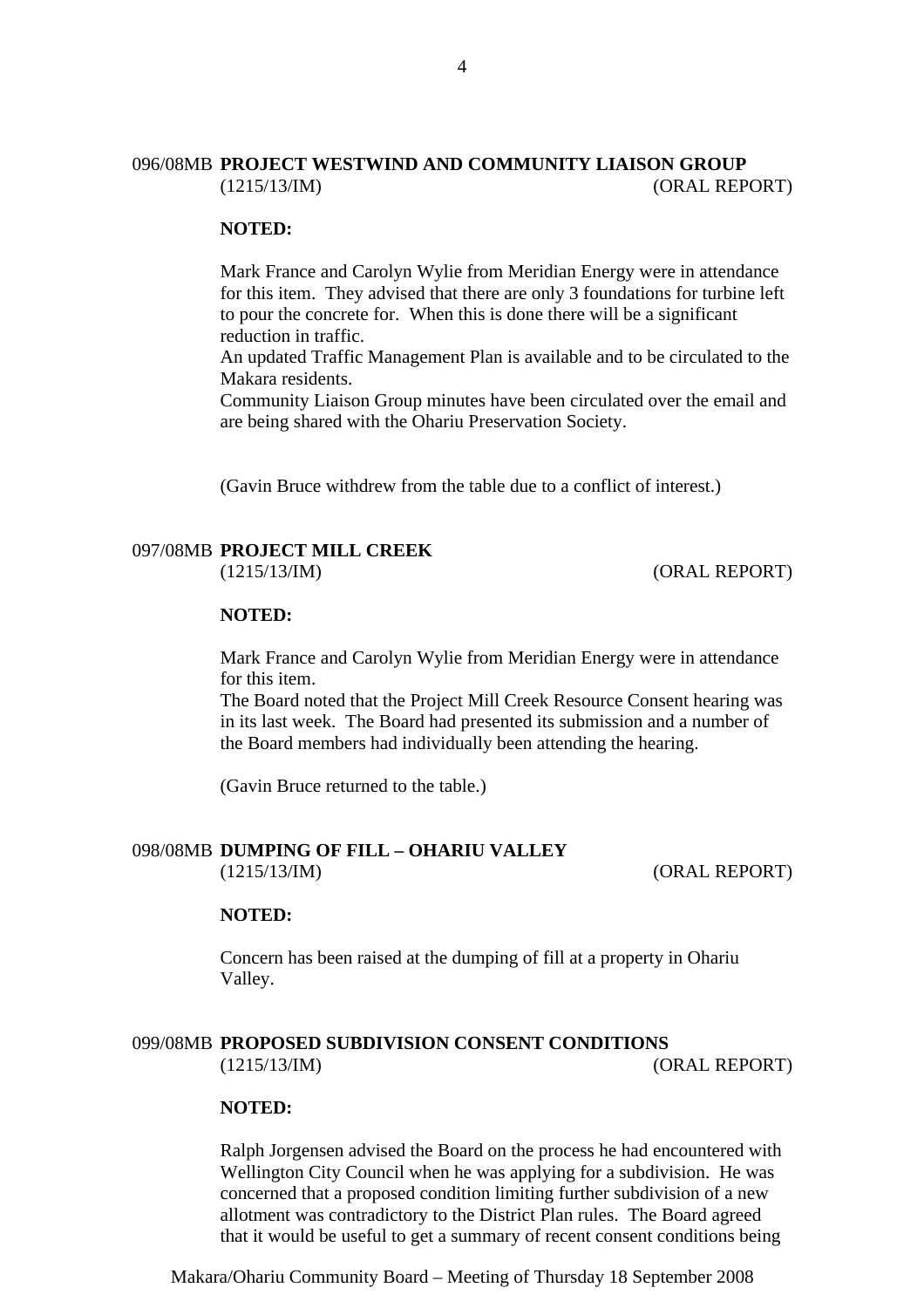applied to new subdivisions in the rural area to look at any patterns emerging. The Board would like to talk further with Council officers about application of the rural subdivision rules and any problems they may be encountering.

#### 100/08MB **PROPERTY OWNERSHIP REGARDING RESOURCE CONSENT APPROVALS**

(1215/13/IM) (ORAL REPORT)

#### **NOTED:**

Concern was raised that correct permissions are not being obtained for resource consent applications where limited notification of neighbours is required and an instance has arisen where consent was sought and gained from a resident, when the land was owned in Trust and the Trust should have been the party to give or withhold consent.

#### 101/08MB **RESOURCE CONSENT APPROVALS AND APPLICATIONS FOR 2 AUGUST TO 8 SEPTEMBER 2008**

Report of Bills Stevens – Manager Local Area Planning, North and West. (1215/13/IM) (REPORT 8)

#### **RESOLVED:**

*THAT the Makara/Ohariu Community Board:* 

*1. Receive the information.* 

# 102/08MB **2009 NEW ZEALAND COMMUNITY BOARDS CONFERENCE – CHRISTCHURCH 19 – 21 MARCH 2009** (1215/13/IM) (ORAL REPORT)

#### **NOTED:**

The Chair advised the Board that the 2009 Community Boards Conference is to be held in Christchurch on 19 – 21 March 2008. Officers advised that a report would be coming to the Board seeking a recommendation for Board members to attend the Conference. The recommendation will forwarded to the Strategy and Policy Committee for approval.

# 103/08MB **DRAFT TRACK RECREATION ACTIVITIES POLICY** (1215/13/IM) (ORAL REPORT)

#### **NOTED:**

The Board noted that the Draft Track Recreation Activities Policy was available for consultation.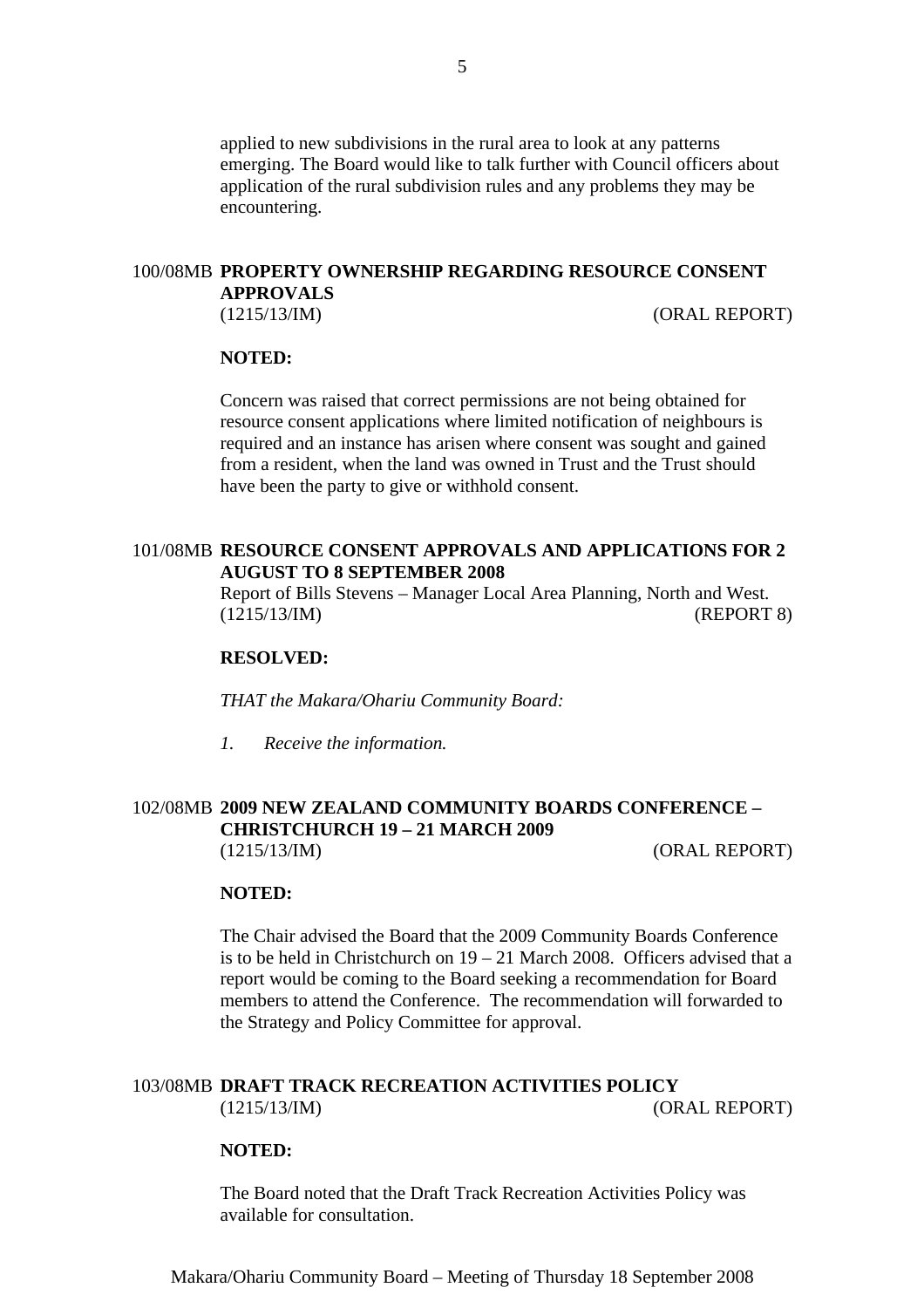## **RESOLVED:**

*THAT the Makara/Ohariu Community Board:* 

- *1. Agree to submit on the Draft Track Recreation Activities Policy.*
- *2. Ratify the submission at its meeting on Thursday 16 October 2008.*

# 104/08MB **FORWARD PROGRAMME**

Report prepared by Democratic Services. (1215/13/IM) (REPORT 10)

# **RESOLVED:**

*THAT the Makara/Ohariu Community Board:* 

- *1. Receive the information.*
- *2. Approve and amend as needed, the draft work programme for the upcoming meeting.*

| <b>Meeting Date</b>       | <i>Items</i>                                                                                                                                                                                                                                                                                   |
|---------------------------|------------------------------------------------------------------------------------------------------------------------------------------------------------------------------------------------------------------------------------------------------------------------------------------------|
| Thursday 16 October 2008  | <b>Standing Items</b><br><b>Project Westwind</b><br>➤<br>and Community<br>Liaison Group<br><b>Project Mill Creek</b><br>$\blacktriangleright$<br>Roading Report<br><b>Resource Consent</b><br>➤<br>Approvals and<br>Applications<br>➤<br>Forward<br>Programme<br><b>Horse Tracks in Makara</b> |
|                           | <b>Ratification of Draft</b>                                                                                                                                                                                                                                                                   |
|                           | <b>Track Recreation</b>                                                                                                                                                                                                                                                                        |
|                           | <b>Activities Policy</b>                                                                                                                                                                                                                                                                       |
| Thursday 20 November 2008 | <b>Standing Items</b>                                                                                                                                                                                                                                                                          |
|                           | Schedule of Meetings for                                                                                                                                                                                                                                                                       |
|                           | 2009                                                                                                                                                                                                                                                                                           |
| Thursday 18 December 2008 | <b>Standing Items</b>                                                                                                                                                                                                                                                                          |